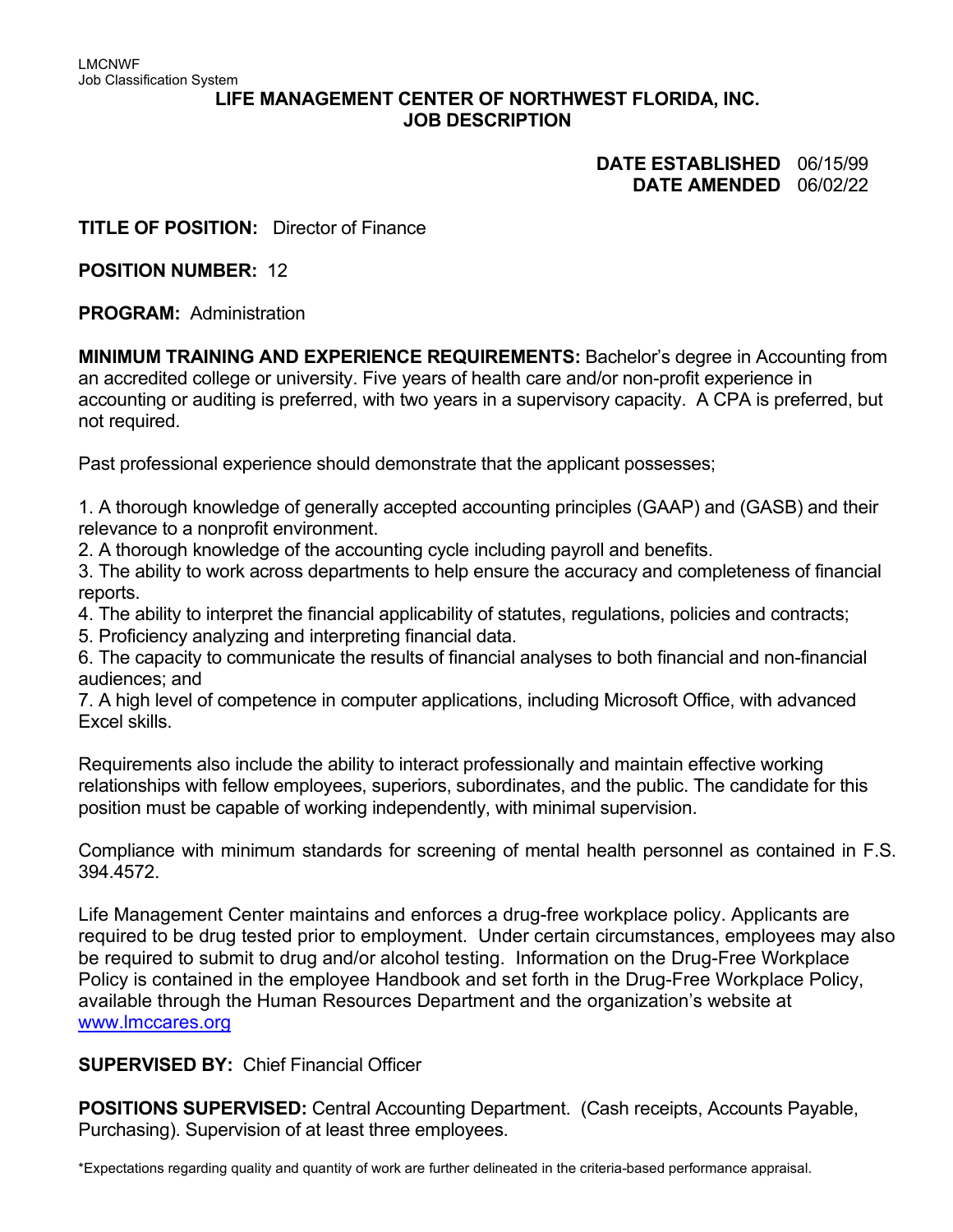# **WAGE AND HOUR STATUS:** Exempt: xx (Administrative)

### **\*DESCRIPTION OF DUTIES AND RESPONSIBILITIES**

**ESSENTIAL FUNCTIONS:** (Essential functions of this position are listed below. The position also includes additional functions as needed and/or assigned by supervisor.)

- 1. Supervise the daily operations of the Central Accounting Department and related staff.
- 2. Prepare and submit invoices and/or other financial reports to outside agencies and/or vendors in accordance with contractual requirements.

 $\overline{a}$ 

- 3. Prepare and submit the payroll transfers and IRS remittance including the quarterly 941's.
- 4. Prepare monthly reports for review by the financial management team.
- 5. Assist in the preparation of the yearly budget.
- 6. Serve as primary point of contact for the external auditors. Ensure the filing of all audit and tax reports and 990, 990T, 1099's.
- 7. Serve as the primary point of contact for outside electronic portals such as Banks, Credit Cards co or other institutions.
- 8. Prepare and/or review various audit schedules contained within the annual financial audit.
- 9. Assist Chief Financial Officer with analyzing existing financial operations and provide recommendations for improvement.
- 10.Insure the financial integrity of the company through performance of reviews, reconciliations and statistical evaluations of account detail.
- 11.Evaluate existing financial processes to insure compliance with state, federal, contractual and /or in-house corporate regulations.
- 12.Assess existing financial processes for effectiveness, efficiency and internal control.
- 13.Assist Chief Financial Officer by participating as a "liaison" with outside agencies addressing financial information requests and/or questions.
- 14.Perform daily staff management activities including hiring, time and attendance, and leave approvals, including mentoring, training including assessments and disciplinary matters.
- 15.Perform related duties as assigned.

### *Physical & Other Requirements:*

\*Expectations regarding quality and quantity of work are further delineated in the criteria-based performance appraisal.